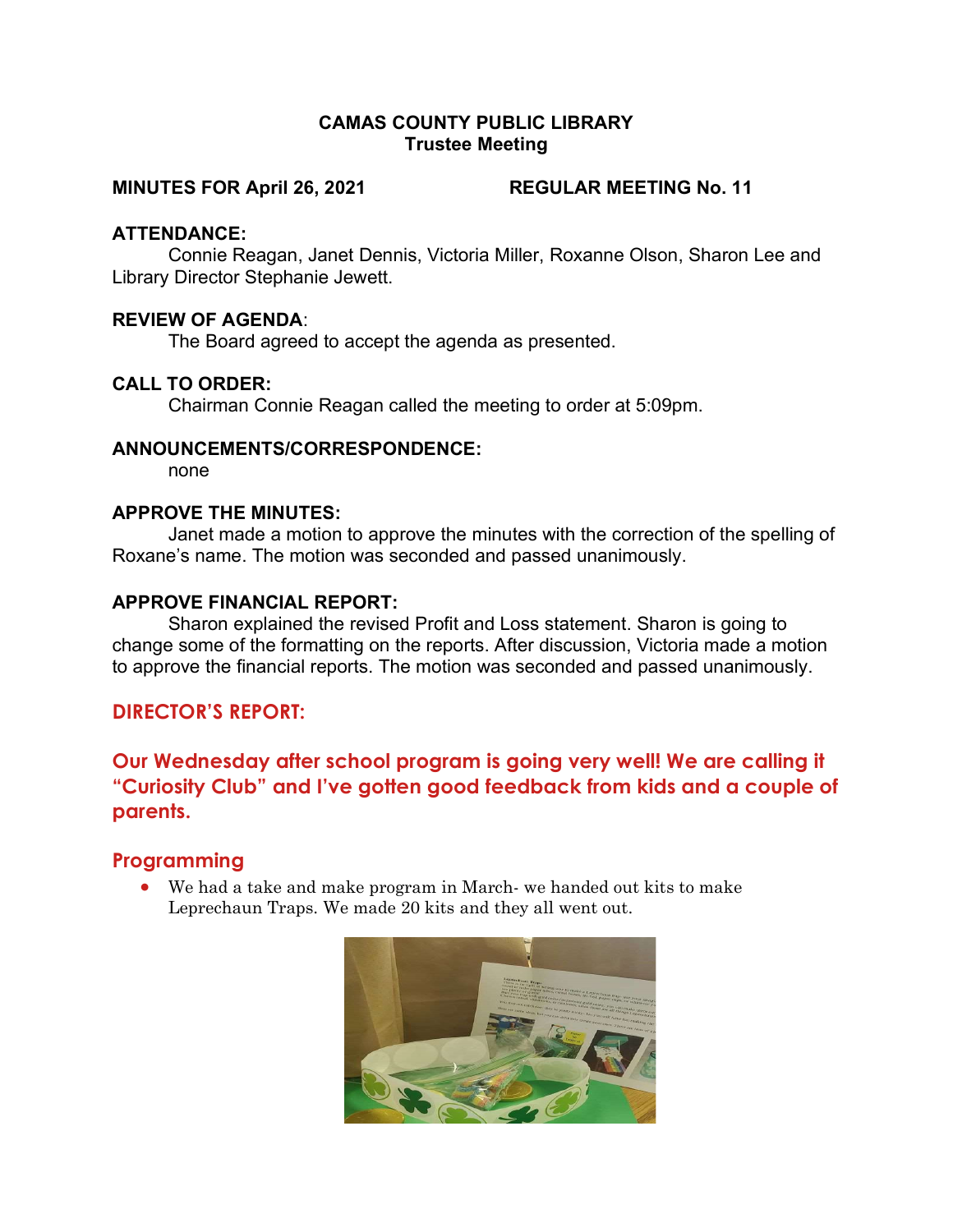# **Community**

 On March 9, we hosted the polls for the School Funding Levy. It boosted our numbers for the month quite a bit. We are glad that the community is using our meeting room and have it reserved for a couple more events in the next month or two.

# Fiscal

 E-rate bids came in, and we are going with Fatbeam (formerly Tek-Hut). We've been using Tek-Hut for several years, and with their acquisition by Fatbeam in February our rates are staying the same.

# Services

- The wifi hotspots continue to be very popular. The grant money we got for them will last us another couple of months, then we will need to find another funding source. There are some grants that are coming that could help us with that, and I will be applying for them as they come.
- We don't have a lot of people using Kanopy. I tell people about it when they are checking out DVDs, but I think it slips their minds. Fortunately, we don't have to meet a minimum so we can continue to offer it.
- ILLs have picked up in the past couple of months. There are a couple of people who recently started using it and they pretty consistently make requests. It's great to belong to a consortium that lets us borrow, especially because some of the requests have been kind of esoteric and out of print (we've had some requests for books that were published in the 1930s and 40s). We've also been able to loan out a few. I think the only circulation our old Westerns get is through ILL! Services<br>
• The will hotspots continue to be very popular. The grant money we got for them will<br>
last us another couple of months, then we will need to find another funding source.<br>
There are some grants that are coming t

| $\bullet$                  |                                                                                                                                                                                                                                                                                                                |                  |                 |                                   |                                    |                 |                          |            |                |                       |                 |                                                                                            |
|----------------------------|----------------------------------------------------------------------------------------------------------------------------------------------------------------------------------------------------------------------------------------------------------------------------------------------------------------|------------------|-----------------|-----------------------------------|------------------------------------|-----------------|--------------------------|------------|----------------|-----------------------|-----------------|--------------------------------------------------------------------------------------------|
|                            | The wifi hotspots continue to be very popular. The grant money we got for them will<br>last us another couple of months, then we will need to find another funding source.<br>There are some grants that are coming that could help us with that, and I will be<br>applying for them as they come.             |                  |                 |                                   |                                    |                 |                          |            |                |                       |                 |                                                                                            |
|                            | We don't have a lot of people using Kanopy. I tell people about it when they are<br>checking out DVDs, but I think it slips their minds. Fortunately, we don't have to<br>meet a minimum so we can continue to offer it.<br>ILLs have picked up in the past couple of months. There are a couple of people who |                  |                 |                                   |                                    |                 |                          |            |                |                       |                 |                                                                                            |
|                            | recently started using it and they pretty consistently make requests. It's great to<br>belong to a consortium that lets us borrow, especially because some of the requests<br>have been kind of esoteric and out of print (we've had some requests for books that                                              |                  |                 |                                   |                                    |                 |                          |            |                |                       |                 |                                                                                            |
|                            | were published in the 1930s and 40s). We've also been able to loan out a few. I think<br>the only circulation our old Westerns get is through ILL!                                                                                                                                                             |                  |                 |                                   |                                    |                 |                          |            |                |                       |                 |                                                                                            |
| <b>USAGE REPORT:</b>       |                                                                                                                                                                                                                                                                                                                |                  |                 |                                   |                                    |                 |                          |            |                |                       |                 | March*'April**  May*** June  July  August SeptenOctobe Novemb Decem January  Februar March |
| <b>Door Count</b>          | Adult                                                                                                                                                                                                                                                                                                          | 53               | 13.             | 460                               | 766                                | 572             |                          | 369        | 16i            | 42                    |                 | 531<br>86                                                                                  |
|                            | Juvenile*                                                                                                                                                                                                                                                                                                      |                  |                 |                                   |                                    |                 |                          |            |                |                       |                 |                                                                                            |
| Circulation                | <b>Audiobooks</b>                                                                                                                                                                                                                                                                                              | 12               |                 | 38                                | 13                                 | 12              |                          | 15         |                |                       |                 |                                                                                            |
|                            | Video- Adult<br>Video- Juvenile                                                                                                                                                                                                                                                                                | 119<br>48        | $\overline{20}$ | $\overline{4}$<br>$\overline{23}$ | $\overline{21}$<br>$\overline{26}$ | $\overline{16}$ | $-43$<br>$\overline{13}$ | 29<br>28   | 79<br>18       | 46<br>$\overline{51}$ | 19<br>17        | $\overline{97}$<br>60                                                                      |
|                            | <b>Books-Adults</b>                                                                                                                                                                                                                                                                                            |                  |                 |                                   |                                    |                 |                          |            |                |                       |                 |                                                                                            |
|                            |                                                                                                                                                                                                                                                                                                                | 121              | 119             |                                   |                                    | 147             |                          |            |                | 149                   |                 |                                                                                            |
|                            | Books- Juvenile                                                                                                                                                                                                                                                                                                | 135<br>160<br>31 | 24              | 227<br>232                        | 148<br>104                         | 180             | 151<br>94                | 121<br>133 | 82<br>116      | 155                   | 126<br>134      | 151<br>16<br>125<br>16                                                                     |
|                            | Aagazines                                                                                                                                                                                                                                                                                                      |                  |                 |                                   |                                    |                 |                          |            |                |                       |                 | $\overline{6}$                                                                             |
|                            | Books                                                                                                                                                                                                                                                                                                          | 72<br>47         | 48              | 37                                | 55                                 | 37              | 64                       | 53         | 36             | 43                    |                 | 49                                                                                         |
|                            | LLs Borrowed                                                                                                                                                                                                                                                                                                   |                  |                 |                                   | $\overline{A}$                     |                 |                          |            | $\epsilon$     |                       |                 | 9                                                                                          |
| <b>Computer Use</b>        | LLs Loaned<br>Adult                                                                                                                                                                                                                                                                                            |                  |                 |                                   | 26                                 | 13              |                          |            | 14             |                       |                 | $\overline{4}$                                                                             |
|                            | Juvenile                                                                                                                                                                                                                                                                                                       | 105              |                 | 10                                | 37                                 | 66              | 11                       | 10         | 22             | 26                    | 15              | 14                                                                                         |
| <b>New Patrons</b>         | Adult                                                                                                                                                                                                                                                                                                          |                  |                 |                                   |                                    |                 |                          |            |                | $\circ$               |                 | $\overline{2}$                                                                             |
| <b>Program Attendance</b>  | Juvenile<br>Adult                                                                                                                                                                                                                                                                                              |                  |                 | $\circ$                           | $\circ$                            |                 |                          |            | $\overline{4}$ | $\overline{0}$        |                 | $\overline{0}$                                                                             |
|                            | luvenile                                                                                                                                                                                                                                                                                                       |                  |                 | $\overline{0}$                    | $\overline{0}$                     |                 |                          |            |                | 10                    | 10              | $\frac{5}{25}$                                                                             |
| Other programs             | <b>Cnitters</b>                                                                                                                                                                                                                                                                                                |                  |                 | 13                                | 16                                 |                 |                          |            | 16             | 19                    | 10              | 12                                                                                         |
|                            | assive programming                                                                                                                                                                                                                                                                                             | 23               |                 |                                   |                                    |                 |                          |            | 25             | 35                    |                 | $\overline{0}$                                                                             |
| <b>Materials Additions</b> | ummer Reading<br>tlubA                                                                                                                                                                                                                                                                                         | $\mathcal{D}$    |                 | 18<br>32                          | $\overline{11}$<br>20              | 15<br>25        | 37                       | 25         | 32             | 28                    | 46              | $\overline{\mathrm{o}}$<br>$\overline{22}$                                                 |
|                            | Juvenile                                                                                                                                                                                                                                                                                                       | 113              |                 | 21                                |                                    | 48              | 181                      | 38         |                | 10                    | $\overline{21}$ | 16                                                                                         |
|                            | een                                                                                                                                                                                                                                                                                                            |                  |                 |                                   |                                    |                 | 13                       |            |                |                       |                 | $\epsilon$                                                                                 |
| <b>Equipment Usage</b>     |                                                                                                                                                                                                                                                                                                                |                  |                 |                                   |                                    |                 |                          |            |                | $\overline{21}$       | 13              | 23                                                                                         |
| Kanopy                     |                                                                                                                                                                                                                                                                                                                |                  |                 |                                   | 100                                | 96              | 57                       | 63         | 10             | 11                    |                 | $\overline{13}$                                                                            |

# USAGE REPORT: